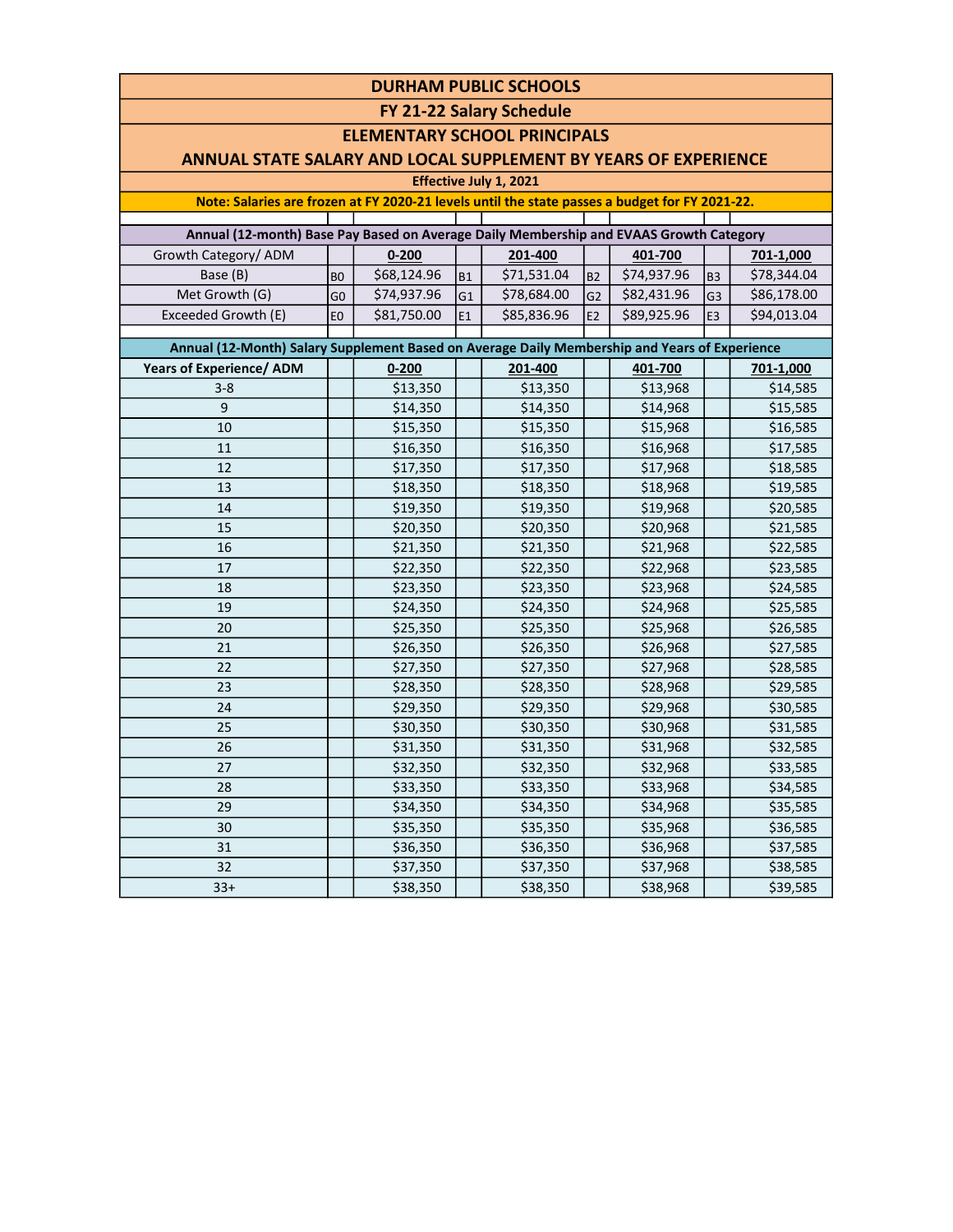| <b>DURHAM PUBLIC SCHOOLS</b>                                                                   |                |            |           |            |                |            |                |                        |  |  |  |  |  |  |
|------------------------------------------------------------------------------------------------|----------------|------------|-----------|------------|----------------|------------|----------------|------------------------|--|--|--|--|--|--|
| FY 21-22 Salary Schedule                                                                       |                |            |           |            |                |            |                |                        |  |  |  |  |  |  |
| <b>ELEMENTARY SCHOOL PRINCIPALS</b>                                                            |                |            |           |            |                |            |                |                        |  |  |  |  |  |  |
| <b>MONTHLY STATE SALARY AND LOCAL SUPPLEMENT BY YEARS OF EXPERIENCE</b>                        |                |            |           |            |                |            |                |                        |  |  |  |  |  |  |
| Effective July 1, 2021                                                                         |                |            |           |            |                |            |                |                        |  |  |  |  |  |  |
| Note: Salaries are frozen at FY 2020-21 levels until the state passes a budget for FY 2021-22. |                |            |           |            |                |            |                |                        |  |  |  |  |  |  |
|                                                                                                |                |            |           |            |                |            |                |                        |  |  |  |  |  |  |
| Monthly Base Pay Based on Average Daily Membership and EVAAS Growth Category                   |                |            |           |            |                |            |                |                        |  |  |  |  |  |  |
| Growth Category/ ADM                                                                           |                | $0 - 200$  |           | 201-400    |                | 401-700    |                | 701-1,000              |  |  |  |  |  |  |
| Base (B)                                                                                       | B <sub>0</sub> | \$5,677.08 | <b>B1</b> | \$5,960.92 | <b>B2</b>      | \$6,244.83 | B <sub>3</sub> | \$6,528.67             |  |  |  |  |  |  |
| Met Growth (G)                                                                                 | G <sub>0</sub> | \$6,244.83 | G1        | \$6,557.00 | G <sub>2</sub> | \$6,869.33 | G <sub>3</sub> | \$7,181.50             |  |  |  |  |  |  |
| Exceeded Growth (E)                                                                            | E <sub>0</sub> | \$6,812.50 | E1        | \$7,153.08 | E <sub>2</sub> | \$7,493.83 | E <sub>3</sub> | \$7,834.42             |  |  |  |  |  |  |
| Monthly Salary Supplement Based on Average Daily Membership and Years of Experience            |                |            |           |            |                |            |                |                        |  |  |  |  |  |  |
| <b>Years of Experience/ ADM</b>                                                                |                | $0 - 200$  |           | 201-400    |                | 401-700    |                | 701-1,000              |  |  |  |  |  |  |
| $3 - 8$                                                                                        |                | \$1,112.50 |           | \$1,112.50 |                | \$1,164.00 |                | \$1,215.42             |  |  |  |  |  |  |
| 9                                                                                              |                | \$1,195.83 |           | \$1,195.83 |                | \$1,247.33 |                | \$1,298.75             |  |  |  |  |  |  |
| 10                                                                                             |                | \$1,279.17 |           | \$1,279.17 |                | \$1,330.67 |                | \$1,382.08             |  |  |  |  |  |  |
| 11                                                                                             |                | \$1,362.50 |           | \$1,362.50 |                | \$1,414.00 |                | \$1,465.42             |  |  |  |  |  |  |
| 12                                                                                             |                | \$1,445.83 |           | \$1,445.83 |                | \$1,497.33 |                | \$1,548.75             |  |  |  |  |  |  |
| 13                                                                                             |                | \$1,529.17 |           | \$1,529.17 |                | \$1,580.67 |                | $\overline{$}1,632.08$ |  |  |  |  |  |  |
| 14                                                                                             |                | \$1,612.50 |           | \$1,612.50 |                | \$1,664.00 |                | \$1,715.42             |  |  |  |  |  |  |
| 15                                                                                             |                | \$1,695.83 |           | \$1,695.83 |                | \$1,747.33 |                | \$1,798.75             |  |  |  |  |  |  |
| 16                                                                                             |                | \$1,779.17 |           | \$1,779.17 |                | \$1,830.67 |                | \$1,882.08             |  |  |  |  |  |  |
| 17                                                                                             |                | \$1,862.50 |           | \$1,862.50 |                | \$1,914.00 |                | \$1,965.42             |  |  |  |  |  |  |
| 18                                                                                             |                | \$1,945.83 |           | \$1,945.83 |                | \$1,997.33 |                | \$2,048.75             |  |  |  |  |  |  |
| 19                                                                                             |                | \$2,029.17 |           | \$2,029.17 |                | \$2,080.67 |                | \$2,132.08             |  |  |  |  |  |  |
| 20                                                                                             |                | \$2,112.50 |           | \$2,112.50 |                | \$2,164.00 |                | \$2,215.42             |  |  |  |  |  |  |
| 21                                                                                             |                | \$2,195.83 |           | \$2,195.83 |                | \$2,247.33 |                | \$2,298.75             |  |  |  |  |  |  |
| 22                                                                                             |                | \$2,279.17 |           | \$2,279.17 |                | \$2,330.67 |                | \$2,382.08             |  |  |  |  |  |  |
| 23                                                                                             |                | \$2,362.50 |           | \$2,362.50 |                | \$2,414.00 |                | \$2,465.42             |  |  |  |  |  |  |
| 24                                                                                             |                | \$2,445.83 |           | \$2,445.83 |                | \$2,497.33 |                | \$2,548.75             |  |  |  |  |  |  |
| 25                                                                                             |                | \$2,529.17 |           | \$2,529.17 |                | \$2,580.67 |                | \$2,632.08             |  |  |  |  |  |  |
| 26                                                                                             |                | \$2,612.50 |           | \$2,612.50 |                | \$2,664.00 |                | \$2,715.42             |  |  |  |  |  |  |
| 27                                                                                             |                | \$2,695.83 |           | \$2,695.83 |                | \$2,747.33 |                | \$2,798.75             |  |  |  |  |  |  |
| 28                                                                                             |                | \$2,779.17 |           | \$2,779.17 |                | \$2,830.67 |                | \$2,882.08             |  |  |  |  |  |  |
| 29                                                                                             |                | \$2,862.50 |           | \$2,862.50 |                | \$2,914.00 |                | \$2,965.42             |  |  |  |  |  |  |
| 30                                                                                             |                | \$2,945.83 |           | \$2,945.83 |                | \$2,997.33 |                | \$3,048.75             |  |  |  |  |  |  |
| 31                                                                                             |                | \$3,029.17 |           | \$3,029.17 |                | \$3,080.67 |                | \$3,132.08             |  |  |  |  |  |  |
| 32                                                                                             |                | \$3,112.50 |           | \$3,112.50 |                | \$3,164.00 |                | \$3,215.42             |  |  |  |  |  |  |
| $33+$                                                                                          |                | \$3,195.83 |           | \$3,195.83 |                | \$3,247.33 |                | \$3,298.75             |  |  |  |  |  |  |
|                                                                                                |                |            |           |            |                |            |                |                        |  |  |  |  |  |  |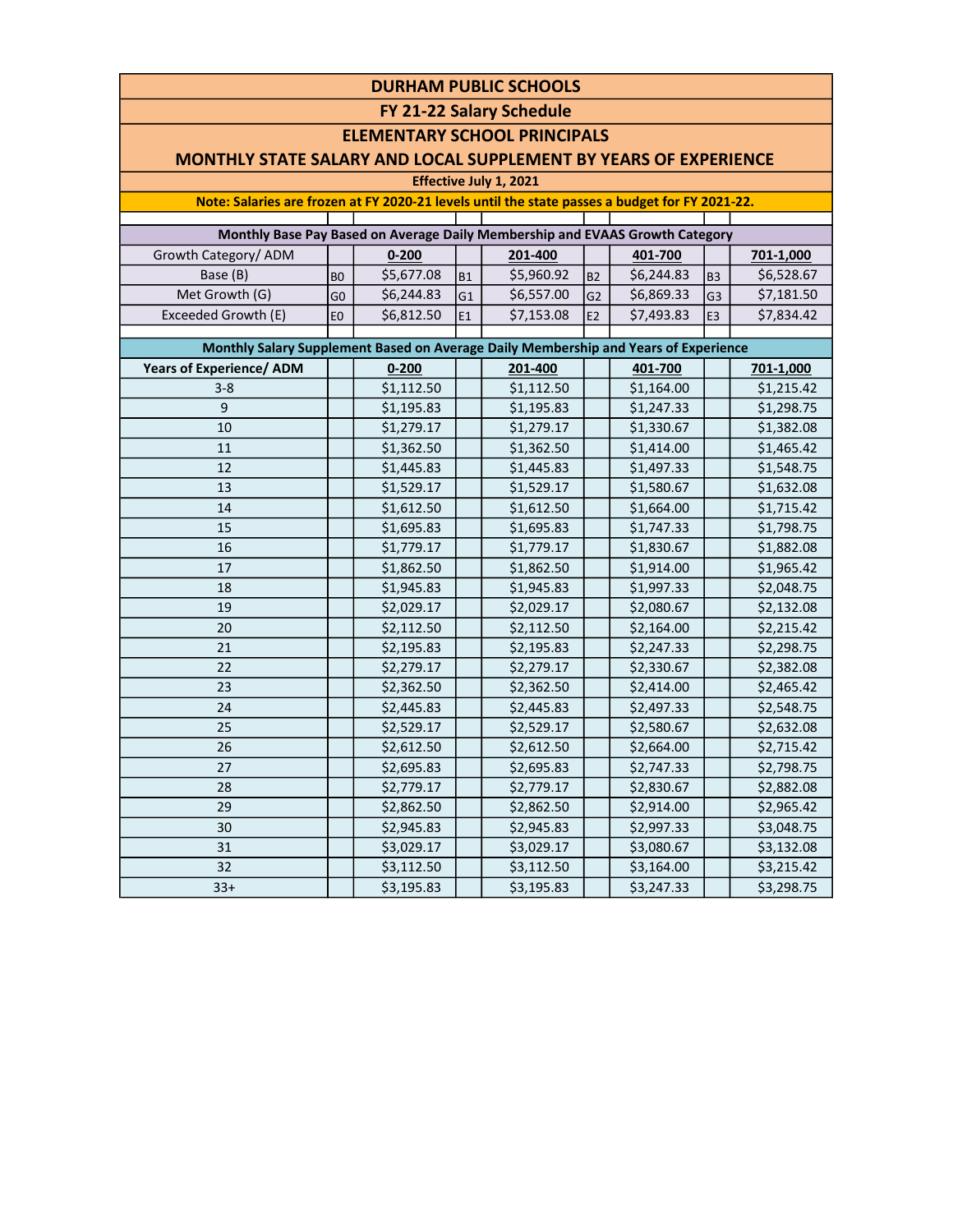FY 21-22 Salary Schedule

MIDDLE SCHOOL PRINCIPALS

### ANNUAL STATE SALARY AND LOCAL SUPPLEMENT BY YEARS OF EXPERIENCE

#### Effective July 1, 2021

| <b>ETTECTIVE JUIV 1, 2021</b>                                                                                                                                                            |                |             |                |             |                |             |                |             |                |             |  |  |  |
|------------------------------------------------------------------------------------------------------------------------------------------------------------------------------------------|----------------|-------------|----------------|-------------|----------------|-------------|----------------|-------------|----------------|-------------|--|--|--|
| Note: Salaries are frozen at FY 2020-21 levels until the state passes a budget for FY 2021-22.                                                                                           |                |             |                |             |                |             |                |             |                |             |  |  |  |
|                                                                                                                                                                                          |                |             |                |             |                |             |                |             |                |             |  |  |  |
| Annual (12-month) Base Pay Based on Average Daily Membership and EVAAS Growth Category                                                                                                   |                |             |                |             |                |             |                |             |                |             |  |  |  |
| Growth Category/ADM                                                                                                                                                                      |                | $0 - 200$   |                | 201-400     |                | 401-700     |                | 701-1.000   |                | 1,001-1,300 |  |  |  |
| Base (B)                                                                                                                                                                                 | B <sub>0</sub> | \$68,124.96 | B <sub>1</sub> | \$71,531.04 | B <sub>2</sub> | \$74,937.96 | B <sub>3</sub> | \$78,344.04 | <b>B4</b>      | \$81,750.00 |  |  |  |
| Met Growth (G)                                                                                                                                                                           | G <sub>0</sub> | \$74,937.96 | lG1            | \$78,684.00 | G <sub>2</sub> | \$82,431.96 | G <sub>3</sub> | \$86,178.00 | G4             | \$89,925.00 |  |  |  |
| Exceeded Growth (E)                                                                                                                                                                      | E <sub>0</sub> | \$81,750.00 | E <sub>1</sub> | \$85,836.96 | E2             | \$89,925.96 | E <sub>3</sub> | \$94,013.04 | E <sub>4</sub> | \$98,100.00 |  |  |  |
|                                                                                                                                                                                          |                |             |                |             |                |             |                |             |                |             |  |  |  |
| Annual (12-Month) Salary Supplement Based on Average Daily Membership and Years of Experience<br>Years of Experience/ ADM<br>201-400<br>401-700<br>$0 - 200$<br>701-1,000<br>1,001-1,300 |                |             |                |             |                |             |                |             |                |             |  |  |  |
|                                                                                                                                                                                          |                |             |                |             |                |             |                |             |                |             |  |  |  |
| $3 - 8$                                                                                                                                                                                  |                | \$16,688    |                | \$16,688    |                | \$17,460    |                | \$21,628    |                | \$22,554    |  |  |  |
| 9                                                                                                                                                                                        |                | \$17,938    |                | \$17,938    |                | \$18,710    |                | \$22,878    |                | \$23,804    |  |  |  |
| 10                                                                                                                                                                                       |                | \$19,188    |                | \$19,188    |                | \$19,960    |                | \$24,128    |                | \$25,054    |  |  |  |
| 11                                                                                                                                                                                       |                | \$20,438    |                | \$20,438    |                | \$21,210    |                | \$25,378    |                | \$26,304    |  |  |  |
| 12                                                                                                                                                                                       |                | \$21,688    |                | \$21,688    |                | \$22,460    |                | \$26,628    |                | \$27,554    |  |  |  |
| 13                                                                                                                                                                                       |                | \$22,938    |                | \$22,938    |                | \$23,710    |                | \$27,878    |                | \$28,804    |  |  |  |
| 14                                                                                                                                                                                       |                | \$24,188    |                | \$24,188    |                | \$24,960    |                | \$29,128    |                | \$30,054    |  |  |  |
| 15                                                                                                                                                                                       |                | \$25,438    |                | \$25,438    |                | \$26,210    |                | \$30,378    |                | \$31,304    |  |  |  |
| 16                                                                                                                                                                                       |                | \$26,688    |                | \$26,688    |                | \$27,460    |                | \$31,628    |                | \$32,554    |  |  |  |
| 17                                                                                                                                                                                       |                | \$27,938    |                | \$27,938    |                | \$28,710    |                | \$32,878    |                | \$33,804    |  |  |  |
| 18                                                                                                                                                                                       |                | \$29,188    |                | \$29,188    |                | \$29,960    |                | \$34,128    |                | \$35,054    |  |  |  |
| 19                                                                                                                                                                                       |                | \$30,438    |                | \$30,438    |                | \$31,210    |                | \$35,378    |                | \$36,304    |  |  |  |
| 20                                                                                                                                                                                       |                | \$31,688    |                | \$31,688    |                | \$32,460    |                | \$36,628    |                | \$37,554    |  |  |  |
| 21                                                                                                                                                                                       |                | \$32,938    |                | \$32,938    |                | \$33,710    |                | \$37,878    |                | \$38,804    |  |  |  |
| 22                                                                                                                                                                                       |                | \$34,188    |                | \$34,188    |                | \$34,960    |                | \$39,128    |                | \$40,054    |  |  |  |
| 23                                                                                                                                                                                       |                | \$35,438    |                | \$35,438    |                | \$36,210    |                | \$40,378    |                | \$41,304    |  |  |  |
| 24                                                                                                                                                                                       |                | \$36,688    |                | \$36,688    |                | \$37,460    |                | \$41,628    |                | \$42,554    |  |  |  |
| 25                                                                                                                                                                                       |                | \$37,938    |                | \$37,938    |                | \$38,710    |                | \$42,878    |                | \$43,804    |  |  |  |
| 26                                                                                                                                                                                       |                | \$39,188    |                | \$39,188    |                | \$39,960    |                | \$44,128    |                | \$45,054    |  |  |  |
| 27                                                                                                                                                                                       |                | \$40,438    |                | \$40,438    |                | \$41,210    |                | \$45,378    |                | \$46,304    |  |  |  |
| 28                                                                                                                                                                                       |                | \$41,688    |                | \$41,688    |                | \$42,460    |                | \$46,628    |                | \$47,554    |  |  |  |
| 29                                                                                                                                                                                       |                | \$42,938    |                | \$42,938    |                | \$43,710    |                | \$47,878    |                | \$48,804    |  |  |  |
| 30                                                                                                                                                                                       |                | \$44,188    |                | \$44,188    |                | \$44,960    |                | \$49,128    |                | \$50,054    |  |  |  |
| 31                                                                                                                                                                                       |                | \$45,438    |                | \$45,438    |                | \$46,210    |                | \$50,378    |                | \$51,304    |  |  |  |
| 32                                                                                                                                                                                       |                | \$46,688    |                | \$46,688    |                | \$47,460    |                | \$51,628    |                | \$52,554    |  |  |  |
| $33+$                                                                                                                                                                                    |                | \$47,938    |                | \$47,938    |                | \$48,710    |                | \$52,878    |                | \$53,804    |  |  |  |
|                                                                                                                                                                                          |                |             |                |             |                |             |                |             |                |             |  |  |  |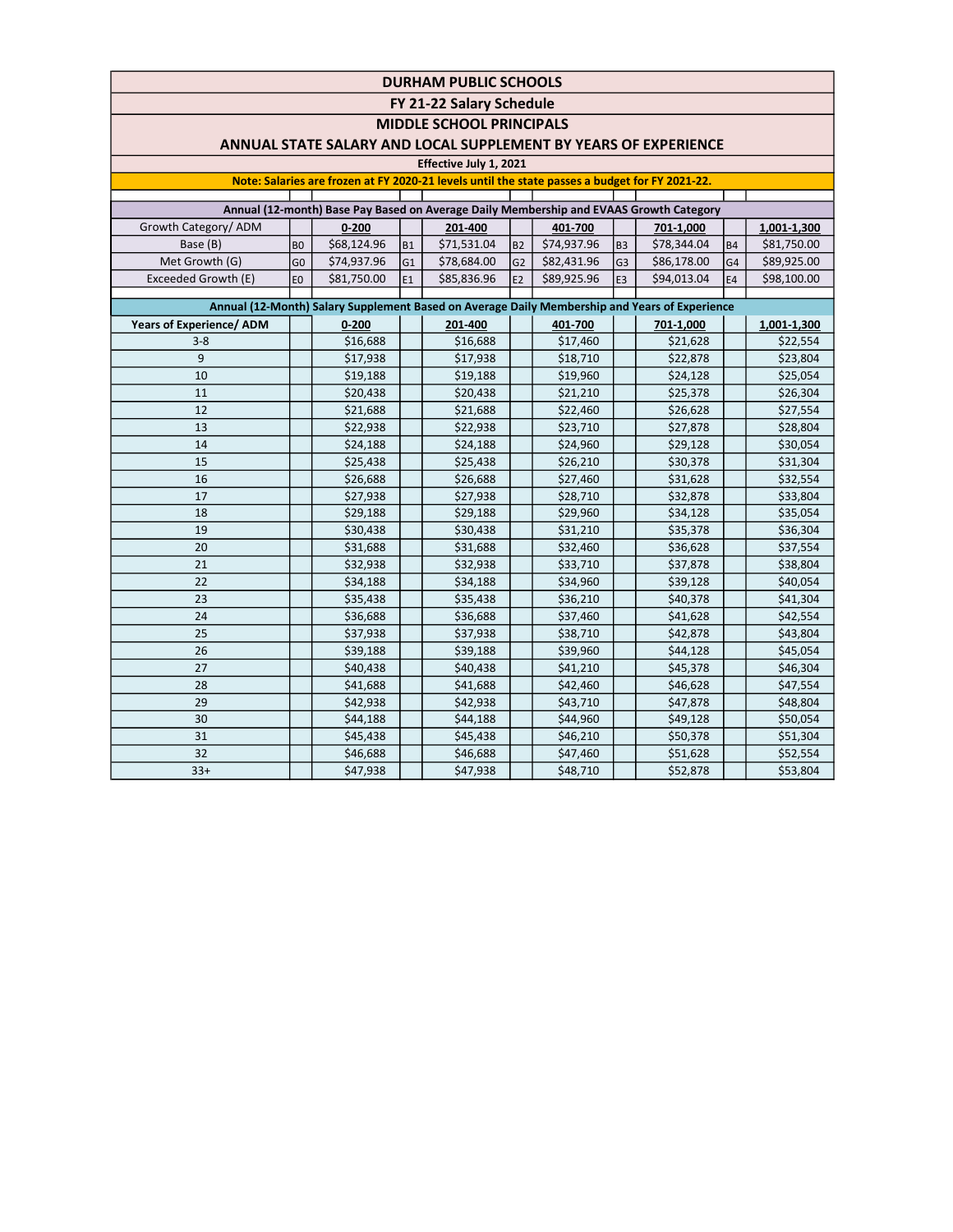FY 21-22 Salary Schedule

MIDDLE SCHOOL PRINCIPALS

### MONTHLY STATE SALARY AND LOCAL SUPPLEMENT BY YEARS OF EXPERIENCE

## Effective July 1, 2021

| <b>LUCCUVE JULY 1, LULL</b>                                                                    |                |            |                |                                                                                     |                |            |                |            |                |             |  |  |
|------------------------------------------------------------------------------------------------|----------------|------------|----------------|-------------------------------------------------------------------------------------|----------------|------------|----------------|------------|----------------|-------------|--|--|
| Note: Salaries are frozen at FY 2020-21 levels until the state passes a budget for FY 2021-22. |                |            |                |                                                                                     |                |            |                |            |                |             |  |  |
| Monthly Base Pay Based on Average Daily Membership and EVAAS Growth Category                   |                |            |                |                                                                                     |                |            |                |            |                |             |  |  |
| Growth Category/ ADM                                                                           |                | $0 - 200$  |                | 201-400                                                                             |                | 401-700    |                | 701-1,000  |                | 1,001-1,300 |  |  |
| Base (B)                                                                                       | B <sub>0</sub> | \$5,677.08 | B1             | \$5,960.92                                                                          | <b>B2</b>      | \$6,244.83 | B <sub>3</sub> | \$6,528.67 | <b>B4</b>      | \$6,812.50  |  |  |
| Met Growth (G)                                                                                 | G <sub>0</sub> | \$6,244.83 | G <sub>1</sub> | \$6,557.00                                                                          | G <sub>2</sub> | \$6,869.33 | G <sub>3</sub> | \$7,181.50 | G <sub>4</sub> | \$7,493.75  |  |  |
| Exceeded Growth (E)                                                                            | E <sub>0</sub> | \$6,812.50 | E <sub>1</sub> | \$7,153.08                                                                          | E2             | \$7,493.83 | E <sub>3</sub> | \$7,834.42 | E <sub>4</sub> | \$8,175.00  |  |  |
|                                                                                                |                |            |                |                                                                                     |                |            |                |            |                |             |  |  |
|                                                                                                |                |            |                | Monthly Salary Supplement Based on Average Daily Membership and Years of Experience |                |            |                |            |                |             |  |  |
| Years of Experience/ ADM                                                                       |                | $0 - 200$  |                | 201-400                                                                             |                | 401-700    |                | 701-1,000  |                | 1,001-1,300 |  |  |
| $3 - 8$                                                                                        |                | \$1,390.67 |                | \$1,390.67                                                                          |                | \$1,455.00 |                | \$1,802.33 |                | \$1,879.50  |  |  |
| 9                                                                                              |                | \$1,494.83 |                | \$1,494.83                                                                          |                | \$1,559.17 |                | \$1,906.50 |                | \$1,983.67  |  |  |
| 10                                                                                             |                | \$1,599.00 |                | \$1,599.00                                                                          |                | \$1,663.33 |                | \$2,010.67 |                | \$2,087.83  |  |  |
| 11                                                                                             |                | \$1,703.17 |                | \$1,703.17                                                                          |                | \$1,767.50 |                | \$2,114.83 |                | \$2,192.00  |  |  |
| 12                                                                                             |                | \$1,807.33 |                | \$1,807.33                                                                          |                | \$1,871.67 |                | \$2,219.00 |                | \$2,296.17  |  |  |
| 13                                                                                             |                | \$1,911.50 |                | \$1,911.50                                                                          |                | \$1,975.83 |                | \$2,323.17 |                | \$2,400.33  |  |  |
| 14                                                                                             |                | \$2,015.67 |                | \$2,015.67                                                                          |                | \$2,080.00 |                | \$2,427.33 |                | \$2,504.50  |  |  |
| 15                                                                                             |                | \$2,119.83 |                | \$2,119.83                                                                          |                | \$2,184.17 |                | \$2,531.50 |                | \$2,608.67  |  |  |
| 16                                                                                             |                | \$2,224.00 |                | \$2,224.00                                                                          |                | \$2,288.33 |                | \$2,635.67 |                | \$2,712.83  |  |  |
| 17                                                                                             |                | \$2,328.17 |                | \$2,328.17                                                                          |                | \$2,392.50 |                | \$2,739.83 |                | \$2,817.00  |  |  |
| 18                                                                                             |                | \$2,432.33 |                | \$2,432.33                                                                          |                | \$2,496.67 |                | \$2,844.00 |                | \$2,921.17  |  |  |
| 19                                                                                             |                | \$2,536.50 |                | \$2,536.50                                                                          |                | \$2,600.83 |                | \$2,948.17 |                | \$3,025.33  |  |  |
| 20                                                                                             |                | \$2,640.67 |                | \$2,640.67                                                                          |                | \$2,705.00 |                | \$3,052.33 |                | \$3,129.50  |  |  |
| 21                                                                                             |                | \$2,744.83 |                | \$2,744.83                                                                          |                | \$2,809.17 |                | \$3,156.50 |                | \$3,233.67  |  |  |
| 22                                                                                             |                | \$2,849.00 |                | \$2,849.00                                                                          |                | \$2,913.33 |                | \$3,260.67 |                | \$3,337.83  |  |  |
| 23                                                                                             |                | \$2,953.17 |                | \$2,953.17                                                                          |                | \$3,017.50 |                | \$3,364.83 |                | \$3,442.00  |  |  |
| 24                                                                                             |                | \$3,057.33 |                | \$3,057.33                                                                          |                | \$3,121.67 |                | \$3,469.00 |                | \$3,546.17  |  |  |
| 25                                                                                             |                | \$3,161.50 |                | \$3,161.50                                                                          |                | \$3,225.83 |                | \$3,573.17 |                | \$3,650.33  |  |  |
| 26                                                                                             |                | \$3,265.67 |                | \$3,265.67                                                                          |                | \$3,330.00 |                | \$3,677.33 |                | \$3,754.50  |  |  |
| 27                                                                                             |                | \$3,369.83 |                | \$3,369.83                                                                          |                | \$3,434.17 |                | \$3,781.50 |                | \$3,858.67  |  |  |
| 28                                                                                             |                | \$3,474.00 |                | \$3,474.00                                                                          |                | \$3,538.33 |                | \$3,885.67 |                | \$3,962.83  |  |  |
| 29                                                                                             |                | \$3,578.17 |                | \$3,578.17                                                                          |                | \$3,642.50 |                | \$3,989.83 |                | \$4,067.00  |  |  |
| 30                                                                                             |                | \$3,682.33 |                | \$3,682.33                                                                          |                | \$3,746.67 |                | \$4,094.00 |                | \$4,171.17  |  |  |
| 31                                                                                             |                | \$3,786.50 |                | \$3,786.50                                                                          |                | \$3,850.83 |                | \$4,198.17 |                | \$4,275.33  |  |  |
| 32                                                                                             |                | \$3,890.67 |                | \$3,890.67                                                                          |                | \$3,955.00 |                | \$4,302.33 |                | \$4,379.50  |  |  |
| $33+$                                                                                          |                | \$3,994.83 |                | \$3,994.83                                                                          |                | \$4,059.17 |                | \$4,406.50 |                | \$4,483.67  |  |  |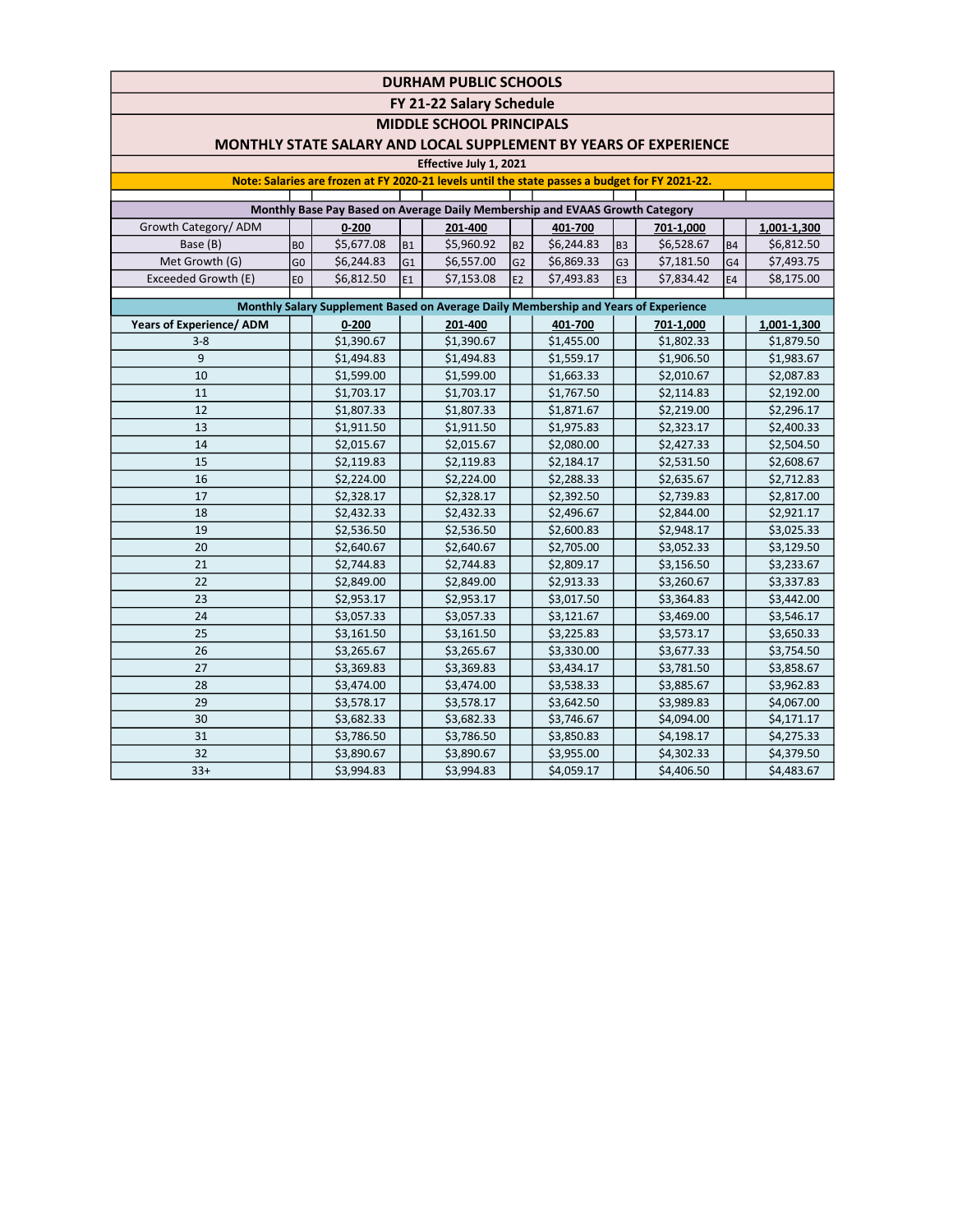FY 21-22 Salary Schedule

SPECIALTY SCHOOL PRINCIPALS

### ANNUAL STATE SALARY AND LOCAL SUPPLEMENT BY YEARS OF EXPERIENCE

#### Effective July 1, 2021

Includes: CMS, Early College, Lakeview, PLC, Middle College, Hillside New Tech, and the Hospital School Note: Salaries are frozen at FY 2020-21 levels until the state passes a budget for FY 2021-22.

| Annual (12-month) Base Pay Based on Average Daily Membership and EVAAS Growth Category |                |             |                 |             |                 |             |                 |             |                 |             |  |  |  |
|----------------------------------------------------------------------------------------|----------------|-------------|-----------------|-------------|-----------------|-------------|-----------------|-------------|-----------------|-------------|--|--|--|
| Growth Category/ADM                                                                    |                | $0 - 200$   |                 | 201-400     |                 | 401-700     |                 | 701-1,000   |                 | 1,001-1,300 |  |  |  |
| Base (B)                                                                               | B <sub>0</sub> | \$68,124.96 | IB <sub>1</sub> | \$71,531.04 | B <sub>2</sub>  | \$74,937.96 | IB <sub>3</sub> | \$78.344.04 | I <sub>B4</sub> | \$81,750.00 |  |  |  |
| Met Growth (G)                                                                         | G <sub>0</sub> | \$74.937.96 | IG1             | \$78,684.00 | lG2             | \$82,431.96 | lG3             | \$86,178.00 | IG4             | \$89,925.00 |  |  |  |
| Exceeded Growth (E)                                                                    | leo            | \$81,750.00 | lE1             | \$85.836.96 | IE <sub>2</sub> | \$89.925.96 | IE3             | \$94.013.04 | IE <sub>4</sub> | \$98,100.00 |  |  |  |
|                                                                                        |                |             |                 |             |                 |             |                 |             |                 |             |  |  |  |

| Annual (12-Month) Salary Supplement Based on Average Daily Membership and Years of Experience |  |           |  |          |  |          |  |           |  |             |  |
|-----------------------------------------------------------------------------------------------|--|-----------|--|----------|--|----------|--|-----------|--|-------------|--|
| Years of Experience/ ADM                                                                      |  | $0 - 200$ |  | 201-400  |  | 401-700  |  | 701-1,000 |  | 1,001-1,300 |  |
| $3 - 8$                                                                                       |  | \$16,688  |  | \$16,688 |  | \$17,460 |  | \$21,628  |  | \$22,554    |  |
| 9                                                                                             |  | \$17,938  |  | \$17,938 |  | \$18,710 |  | \$22,878  |  | \$23,804    |  |
| 10                                                                                            |  | \$19,188  |  | \$19,188 |  | \$19,960 |  | \$24,128  |  | \$25,054    |  |
| 11                                                                                            |  | \$20,438  |  | \$20,438 |  | \$21,210 |  | \$25,378  |  | \$26,304    |  |
| 12                                                                                            |  | \$21,688  |  | \$21,688 |  | \$22,460 |  | \$26,628  |  | \$27,554    |  |
| 13                                                                                            |  | \$22,938  |  | \$22,938 |  | \$23,710 |  | \$27,878  |  | \$28,804    |  |
| 14                                                                                            |  | \$24,188  |  | \$24,188 |  | \$24,960 |  | \$29,128  |  | \$30,054    |  |
| 15                                                                                            |  | \$25,438  |  | \$25,438 |  | \$26,210 |  | \$30,378  |  | \$31,304    |  |
| 16                                                                                            |  | \$26,688  |  | \$26,688 |  | \$27,460 |  | \$31,628  |  | \$32,554    |  |
| 17                                                                                            |  | \$27,938  |  | \$27,938 |  | \$28,710 |  | \$32,878  |  | \$33,804    |  |
| 18                                                                                            |  | \$29,188  |  | \$29,188 |  | \$29,960 |  | \$34,128  |  | \$35,054    |  |
| 19                                                                                            |  | \$30,438  |  | \$30,438 |  | \$31,210 |  | \$35,378  |  | \$36,304    |  |
| 20                                                                                            |  | \$31,688  |  | \$31,688 |  | \$32,460 |  | \$36,628  |  | \$37,554    |  |
| 21                                                                                            |  | \$32,938  |  | \$32,938 |  | \$33,710 |  | \$37,878  |  | \$38,804    |  |
| 22                                                                                            |  | \$34,188  |  | \$34,188 |  | \$34,960 |  | \$39,128  |  | \$40,054    |  |
| 23                                                                                            |  | \$35,438  |  | \$35,438 |  | \$36,210 |  | \$40,378  |  | \$41,304    |  |
| 24                                                                                            |  | \$36,688  |  | \$36,688 |  | \$37,460 |  | \$41,628  |  | \$42,554    |  |
| 25                                                                                            |  | \$37,938  |  | \$37,938 |  | \$38,710 |  | \$42,878  |  | \$43,804    |  |
| 26                                                                                            |  | \$39,188  |  | \$39,188 |  | \$39,960 |  | \$44,128  |  | \$45,054    |  |
| 27                                                                                            |  | \$40,438  |  | \$40,438 |  | \$41,210 |  | \$45,378  |  | \$46,304    |  |
| 28                                                                                            |  | \$41,688  |  | \$41,688 |  | \$42,460 |  | \$46,628  |  | \$47,554    |  |
| 29                                                                                            |  | \$42,938  |  | \$42,938 |  | \$43,710 |  | \$47,878  |  | \$48,804    |  |
| 30                                                                                            |  | \$44,188  |  | \$44,188 |  | \$44,960 |  | \$49,128  |  | \$50,054    |  |
| 31                                                                                            |  | \$45,438  |  | \$45,438 |  | \$46,210 |  | \$50,378  |  | \$51,304    |  |
| 32                                                                                            |  | \$46,688  |  | \$46,688 |  | \$47,460 |  | \$51,628  |  | \$52,554    |  |
| $33+$                                                                                         |  | \$47,938  |  | \$47,938 |  | \$48,710 |  | \$52,878  |  | \$53,804    |  |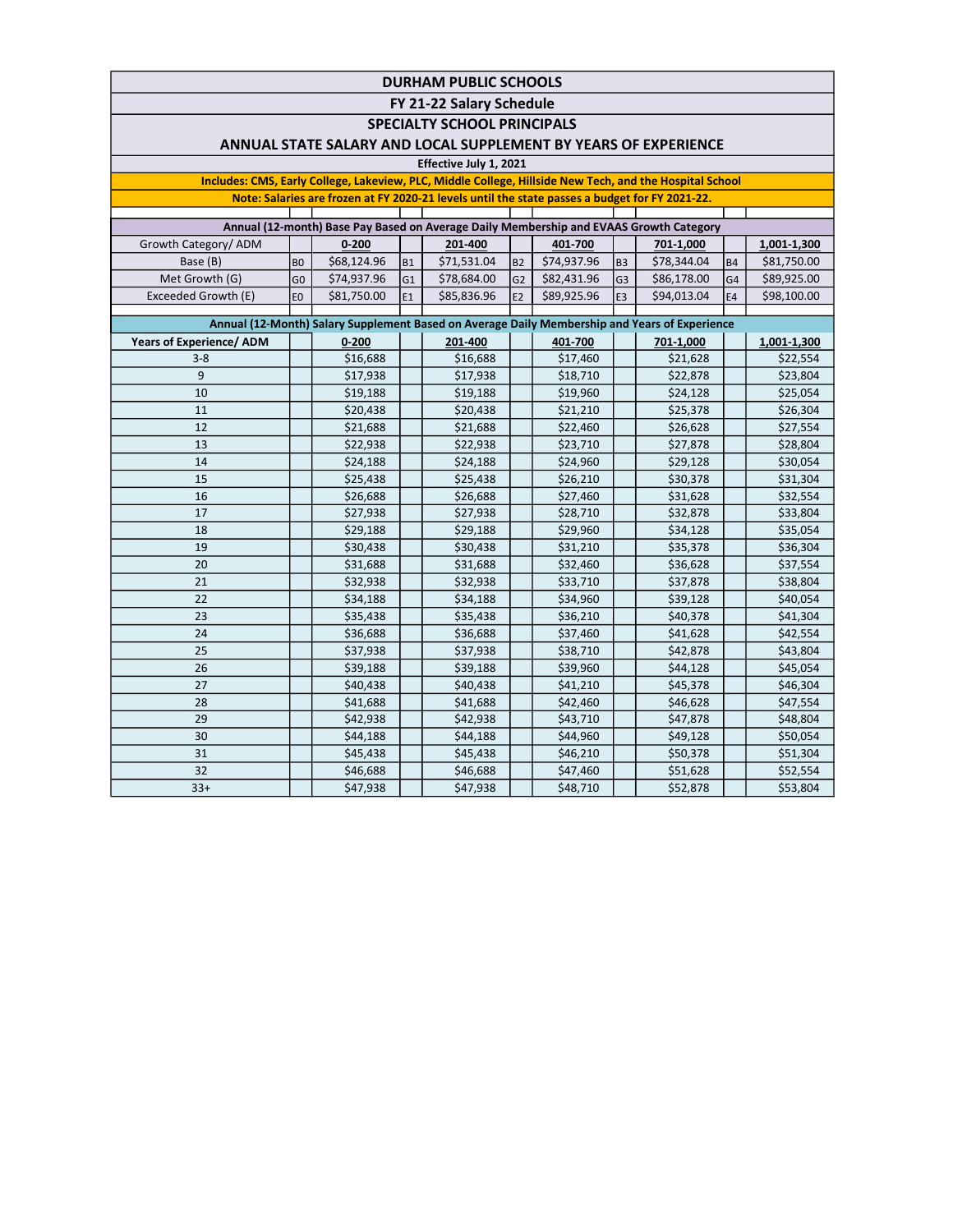FY 21-22 Salary Schedule

SPECIALITY HIGH SCHOOL PRINCIPALS

### MONTHLY STATE SALARY AND LOCAL SUPPLEMENT BY YEARS OF EXPERIENCE

#### Effective July 1, 2021

Includes: CMS, Early College, Lakeview, PLC, Middle College, Hillside New Tech, and the Hospital School Note: Salaries are frozen at FY 2020-21 levels until the state passes a budget for FY 2021-22.

| Monthly Base Pay Based on Average Daily Membership and EVAAS Growth Category |                |            |                 |            |                 |            |                 |            |                 |             |  |  |  |
|------------------------------------------------------------------------------|----------------|------------|-----------------|------------|-----------------|------------|-----------------|------------|-----------------|-------------|--|--|--|
| Growth Category/ADM                                                          |                | $0 - 200$  |                 | 201-400    |                 | 401-700    |                 | 701-1,000  |                 | 1,001-1,300 |  |  |  |
| Base (B)                                                                     | l BO           | \$5,677.08 | I <sub>B1</sub> | \$5,960.92 | IB <sub>2</sub> | \$6,244.83 | IB <sub>3</sub> | \$6,528.67 | B <sub>4</sub>  | \$6,812.50  |  |  |  |
| Met Growth (G)                                                               | G <sub>0</sub> | \$6,244.83 | lG1             | \$6,557.00 | lG2             | \$6,869.33 | lG3             | \$7,181.50 | $\overline{G4}$ | \$7,493.75  |  |  |  |
| Exceeded Growth (E)                                                          | l EO           | \$6,812.50 | IE <sub>1</sub> | \$7,153.08 | IE <sub>2</sub> | \$7,493.83 | lE3             | \$7,834.42 | IE <sub>4</sub> | \$8,175.00  |  |  |  |
|                                                                              |                |            |                 |            |                 |            |                 |            |                 |             |  |  |  |

| Monthly Salary Supplement Based on Average Daily Membership and Years of Experience |  |            |  |            |  |            |  |            |  |             |  |  |
|-------------------------------------------------------------------------------------|--|------------|--|------------|--|------------|--|------------|--|-------------|--|--|
| <b>Years of Experience/ ADM</b>                                                     |  | $0 - 200$  |  | 201-400    |  | 401-700    |  | 701-1,000  |  | 1,001-1,300 |  |  |
| $3 - 8$                                                                             |  | \$1,390.67 |  | \$1,390.67 |  | \$1,455.00 |  | \$1,802.33 |  | \$1,879.50  |  |  |
| 9                                                                                   |  | \$1,494.83 |  | \$1,494.83 |  | \$1,559.17 |  | \$1,906.50 |  | \$1,983.67  |  |  |
| 10                                                                                  |  | \$1,599.00 |  | \$1,599.00 |  | \$1,663.33 |  | \$2,010.67 |  | \$2,087.83  |  |  |
| 11                                                                                  |  | \$1,703.17 |  | \$1,703.17 |  | \$1,767.50 |  | \$2,114.83 |  | \$2,192.00  |  |  |
| 12                                                                                  |  | \$1,807.33 |  | \$1,807.33 |  | \$1,871.67 |  | \$2,219.00 |  | \$2,296.17  |  |  |
| 13                                                                                  |  | \$1,911.50 |  | \$1,911.50 |  | \$1,975.83 |  | \$2,323.17 |  | \$2,400.33  |  |  |
| 14                                                                                  |  | \$2,015.67 |  | \$2,015.67 |  | \$2,080.00 |  | \$2,427.33 |  | \$2,504.50  |  |  |
| 15                                                                                  |  | \$2,119.83 |  | \$2,119.83 |  | \$2,184.17 |  | \$2,531.50 |  | \$2,608.67  |  |  |
| 16                                                                                  |  | \$2,224.00 |  | \$2,224.00 |  | \$2,288.33 |  | \$2,635.67 |  | \$2,712.83  |  |  |
| 17                                                                                  |  | \$2,328.17 |  | \$2,328.17 |  | \$2,392.50 |  | \$2,739.83 |  | \$2,817.00  |  |  |
| 18                                                                                  |  | \$2,432.33 |  | \$2,432.33 |  | \$2,496.67 |  | \$2,844.00 |  | \$2,921.17  |  |  |
| 19                                                                                  |  | \$2,536.50 |  | \$2,536.50 |  | \$2,600.83 |  | \$2,948.17 |  | \$3,025.33  |  |  |
| 20                                                                                  |  | \$2,640.67 |  | \$2,640.67 |  | \$2,705.00 |  | \$3,052.33 |  | \$3,129.50  |  |  |
| 21                                                                                  |  | \$2,744.83 |  | \$2,744.83 |  | \$2,809.17 |  | \$3,156.50 |  | \$3,233.67  |  |  |
| 22                                                                                  |  | \$2,849.00 |  | \$2,849.00 |  | \$2,913.33 |  | \$3,260.67 |  | \$3,337.83  |  |  |
| 23                                                                                  |  | \$2,953.17 |  | \$2,953.17 |  | \$3,017.50 |  | \$3,364.83 |  | \$3,442.00  |  |  |
| 24                                                                                  |  | \$3,057.33 |  | \$3,057.33 |  | \$3,121.67 |  | \$3,469.00 |  | \$3,546.17  |  |  |
| 25                                                                                  |  | \$3,161.50 |  | \$3,161.50 |  | \$3,225.83 |  | \$3,573.17 |  | \$3,650.33  |  |  |
| 26                                                                                  |  | \$3,265.67 |  | \$3,265.67 |  | \$3,330.00 |  | \$3,677.33 |  | \$3,754.50  |  |  |
| 27                                                                                  |  | \$3,369.83 |  | \$3,369.83 |  | \$3,434.17 |  | \$3,781.50 |  | \$3,858.67  |  |  |
| 28                                                                                  |  | \$3,474.00 |  | \$3,474.00 |  | \$3,538.33 |  | \$3,885.67 |  | \$3,962.83  |  |  |
| 29                                                                                  |  | \$3,578.17 |  | \$3,578.17 |  | \$3,642.50 |  | \$3,989.83 |  | \$4,067.00  |  |  |
| 30                                                                                  |  | \$3,682.33 |  | \$3,682.33 |  | \$3,746.67 |  | \$4,094.00 |  | \$4,171.17  |  |  |
| 31                                                                                  |  | \$3,786.50 |  | \$3,786.50 |  | \$3,850.83 |  | \$4,198.17 |  | \$4,275.33  |  |  |
| 32                                                                                  |  | \$3,890.67 |  | \$3,890.67 |  | \$3,955.00 |  | \$4,302.33 |  | \$4,379.50  |  |  |
| $33+$                                                                               |  | \$3,994.83 |  | \$3,994.83 |  | \$4,059.17 |  | \$4,406.50 |  | \$4,483.67  |  |  |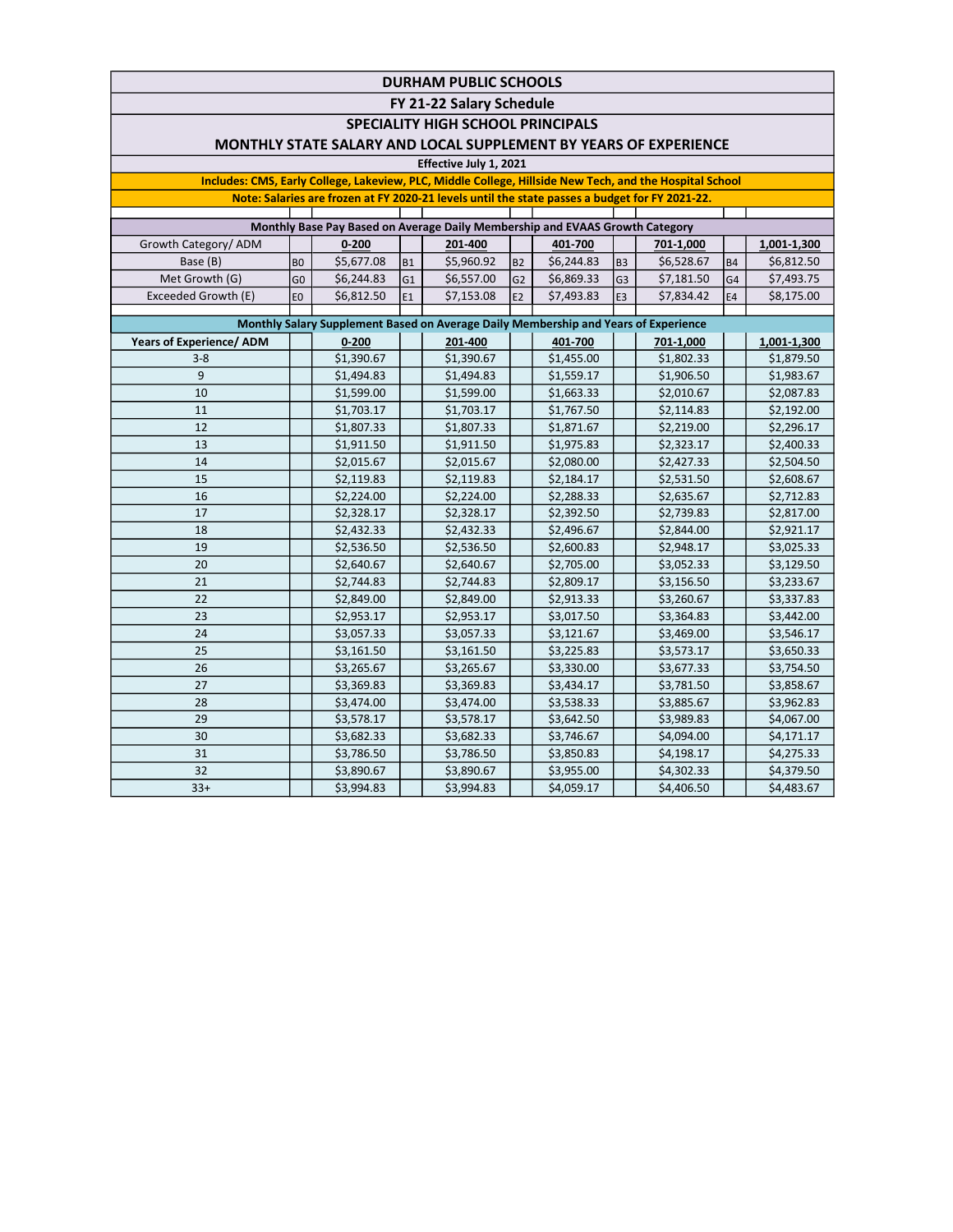FY 21-22 Salary Schedule

TRADITIONAL HIGH SCHOOL PRINCIPALS

### ANNUAL STATE SALARY AND LOCAL SUPPLEMENT BY YEARS OF EXPERIENCE

### Includes: DSA, Hillside, Jordan, Northern, Riverside, SCS, and Southern

### Effective July 1, 2021

#### Note: Salaries are frozen at FY 2020-21 levels until the state passes a budget for FY 2021-22.

| Annual (12-month) Base Pay Based on Average Daily Membership and EVAAS Growth Category |                |             |                 |             |                |             |     |             |                 |              |  |  |  |
|----------------------------------------------------------------------------------------|----------------|-------------|-----------------|-------------|----------------|-------------|-----|-------------|-----------------|--------------|--|--|--|
| Growth Category/ADM                                                                    |                | 401-700     |                 | 701-1,000   |                | 1,001-1,300 |     | 1,301-1,600 |                 | $1,601+$     |  |  |  |
| Base (B)                                                                               | B <sub>2</sub> | \$74.937.96 | IB <sub>3</sub> | \$78,344.04 | B <sub>4</sub> | \$81,750.00 | IB4 | \$81,750.00 | IB <sub>5</sub> | \$85,155.96  |  |  |  |
| Met Growth (G)                                                                         | G2             | \$82,431.96 | lG3             | \$86,178.00 | lG4            | \$89.925.00 | IG4 | \$89,925.00 | lG5             | \$93,672.00  |  |  |  |
| Exceeded Growth (E)                                                                    | E <sub>2</sub> | \$89,925.96 | IE <sub>3</sub> | \$94,013.04 | IE4            | \$98,100.00 | lE4 | \$98,100.00 | les             | \$102,186.96 |  |  |  |
|                                                                                        |                |             |                 |             |                |             |     |             |                 |              |  |  |  |

| Annual (12-Month) Salary Supplement Based on Average Daily Membership and Years of Experience |          |  |           |  |             |  |             |  |          |  |  |  |
|-----------------------------------------------------------------------------------------------|----------|--|-----------|--|-------------|--|-------------|--|----------|--|--|--|
| <b>Years of Experience/ ADM</b>                                                               | 401-700  |  | 701-1,000 |  | 1,001-1,300 |  | 1,301-1,600 |  | $1,601+$ |  |  |  |
| $3 - 8$                                                                                       | \$24,194 |  | \$25,274  |  | \$29,906    |  | \$31,140    |  | \$31,140 |  |  |  |
| 9                                                                                             | \$25,694 |  | \$26,774  |  | \$31,406    |  | \$32,640    |  | \$32,640 |  |  |  |
| 10                                                                                            | \$27,194 |  | \$28,274  |  | \$32,906    |  | \$34,140    |  | \$34,140 |  |  |  |
| 11                                                                                            | \$28,694 |  | \$29,774  |  | \$34,406    |  | \$35,640    |  | \$35,640 |  |  |  |
| 12                                                                                            | \$30,194 |  | \$31,274  |  | \$35,906    |  | \$37,140    |  | \$37,140 |  |  |  |
| 13                                                                                            | \$31,694 |  | \$32,774  |  | \$37,406    |  | \$38,640    |  | \$38,640 |  |  |  |
| 14                                                                                            | \$33,194 |  | \$34,274  |  | \$38,906    |  | \$40,140    |  | \$40,140 |  |  |  |
| 15                                                                                            | \$34,694 |  | \$35,774  |  | \$40,406    |  | \$41,640    |  | \$41,640 |  |  |  |
| 16                                                                                            | \$36,194 |  | \$37,274  |  | \$41,906    |  | \$43,140    |  | \$43,140 |  |  |  |
| 17                                                                                            | \$37,694 |  | \$38,774  |  | \$43,406    |  | \$44,640    |  | \$44,640 |  |  |  |
| 18                                                                                            | \$39,194 |  | \$40,274  |  | \$44,906    |  | \$46,140    |  | \$46,140 |  |  |  |
| 19                                                                                            | \$40,694 |  | \$41,774  |  | \$46,406    |  | \$47,640    |  | \$47,640 |  |  |  |
| 20                                                                                            | \$42,194 |  | \$43,274  |  | \$47,906    |  | \$49,140    |  | \$49,140 |  |  |  |
| 21                                                                                            | \$43,694 |  | \$44,774  |  | \$49,406    |  | \$50,640    |  | \$50,640 |  |  |  |
| 22                                                                                            | \$45,194 |  | \$46,274  |  | \$50,906    |  | \$52,140    |  | \$52,140 |  |  |  |
| 23                                                                                            | \$46,694 |  | \$47,774  |  | \$52,406    |  | \$53,640    |  | \$53,640 |  |  |  |
| 24                                                                                            | \$48,194 |  | \$49,274  |  | \$53,906    |  | \$55,140    |  | \$55,140 |  |  |  |
| 25                                                                                            | \$49,694 |  | \$50,774  |  | \$55,406    |  | \$56,640    |  | \$56,640 |  |  |  |
| 26                                                                                            | \$51,194 |  | \$52,274  |  | \$56,906    |  | \$58,140    |  | \$58,140 |  |  |  |
| 27                                                                                            | \$52,694 |  | \$53,774  |  | \$58,406    |  | \$59,640    |  | \$59,640 |  |  |  |
| 28                                                                                            | \$54,194 |  | \$55,274  |  | \$59,906    |  | \$61,140    |  | \$61,140 |  |  |  |
| 29                                                                                            | \$55,694 |  | \$56,774  |  | \$61,406    |  | \$62,640    |  | \$62,640 |  |  |  |
| 30                                                                                            | \$57,194 |  | \$58,274  |  | \$62,906    |  | \$64,140    |  | \$64,140 |  |  |  |
| 31                                                                                            | \$58,694 |  | \$59,774  |  | \$64,406    |  | \$65,640    |  | \$65,640 |  |  |  |
| 32                                                                                            | \$60,194 |  | \$61,274  |  | \$65,906    |  | \$67,140    |  | \$67,140 |  |  |  |
| $33+$                                                                                         | \$61,694 |  | \$62,774  |  | \$67,406    |  | \$68,640    |  | \$68,640 |  |  |  |